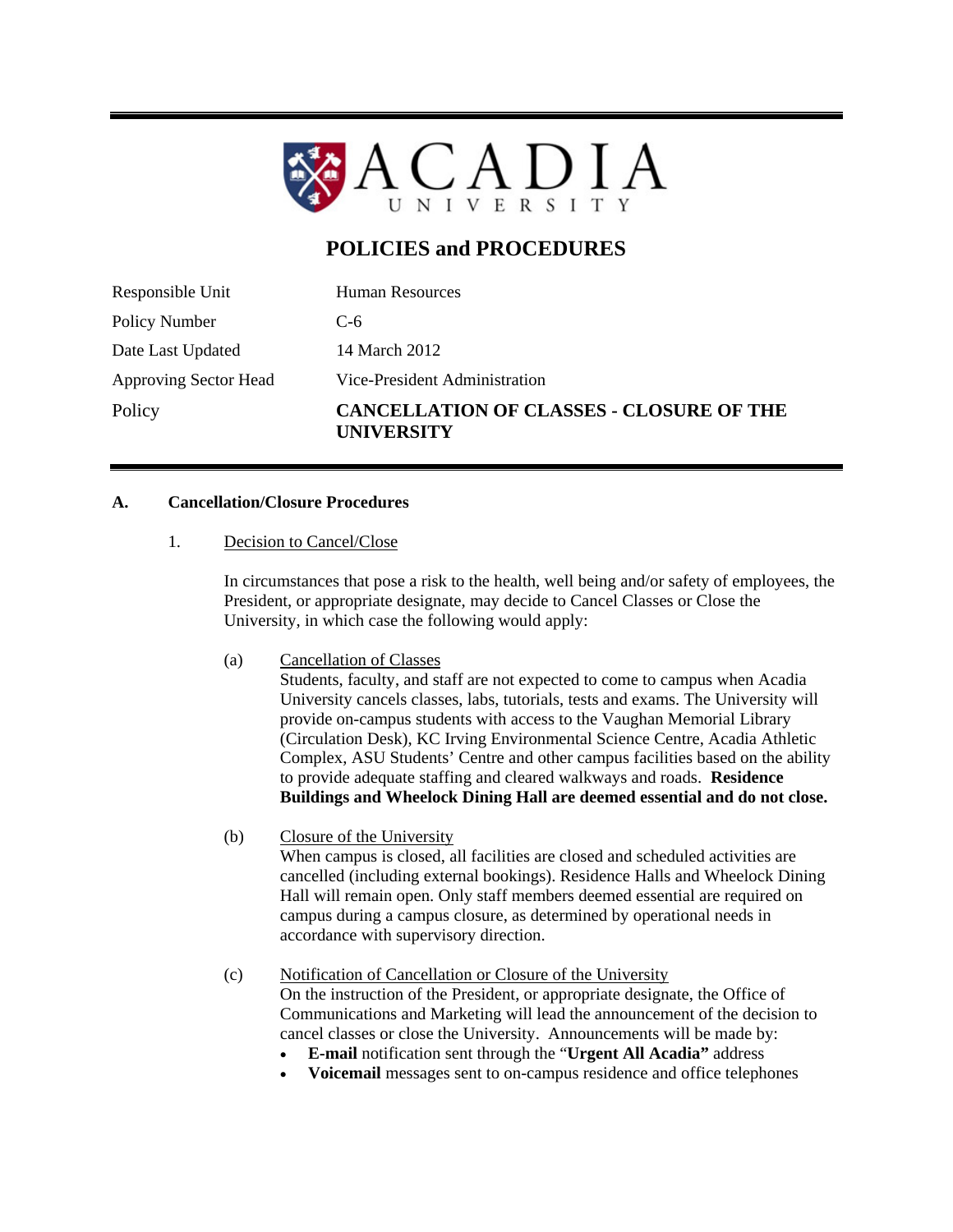- **Emergency Information Line 902-585-INFO (4636) to receive a** prerecorded message on campus status
- **Acadia Web sit**e the main page (www.acadiau.ca) will post notifications
- **Local Radio Stations** will be contacted to provide public broadcast updates
- **Residence Life Staff** communicate directly with students living on campus
- (c) Cancellation of Special Events Where campus facilities have been rented for functions but Acadia has made the decision to close that facility or the campus, the University department responsible for booking the rental will notify the event organizer. The renter is responsible for communicating the cancellation to the participants.
- 2. Decision to Reopen following Cancellation or Closure Once Acadia University staff are able to assess the required elimination of risk to the health, well being and/or safety of employees, the President, or appropriate designate, may decide to resume normal operations.
- 3. Completion of Academic Requirements The completion of all course requirements determines whether or not credit will be given for that course, not the number of classroom or laboratory hours actually taught. It will be the responsibility of the individual instructors to determine if it is necessary for classes, labs, tutorials, tests and exams to be made up at another time, due to cancellation of classes or closure of the University.

## B. **Staff Attendance during Cancellation of Classes and Closure of the University**

- 1. Cancellation or Closure prior to the commencement of the regular workday:
	- Employees who are engaged in essential services, by virtue of their particular responsibilities, will be required to come to work. Such employees will be entitled to equivalent time off at a later date, but not to overtime compensation.
	- All other employees, with the exception of casual hourly-paid staff, shall receive payment for the regularly scheduled hours they would have worked, had the cancellation of classes or closure of the University not occurred.
- 2. Cancellation or Closure after the workday begins:
	- Employees who are engaged in essential services, by virtue of their particular responsibilities, will be required to remain at work. Such employees will be entitled to equivalent time off at a later date, but not to overtime compensation.
	- All other employees, including casual hourly-paid staff, who reported for work, will receive payment for the balance of the regularly scheduled hours they would have worked on that day.
	- Those who did not report to work that day, or who left prior to the decision to close, will be required to use personal leave (vacation or accumulated overtime - not sick leave), or make up the time missed, for only the amount of time missed prior to the decision to close.